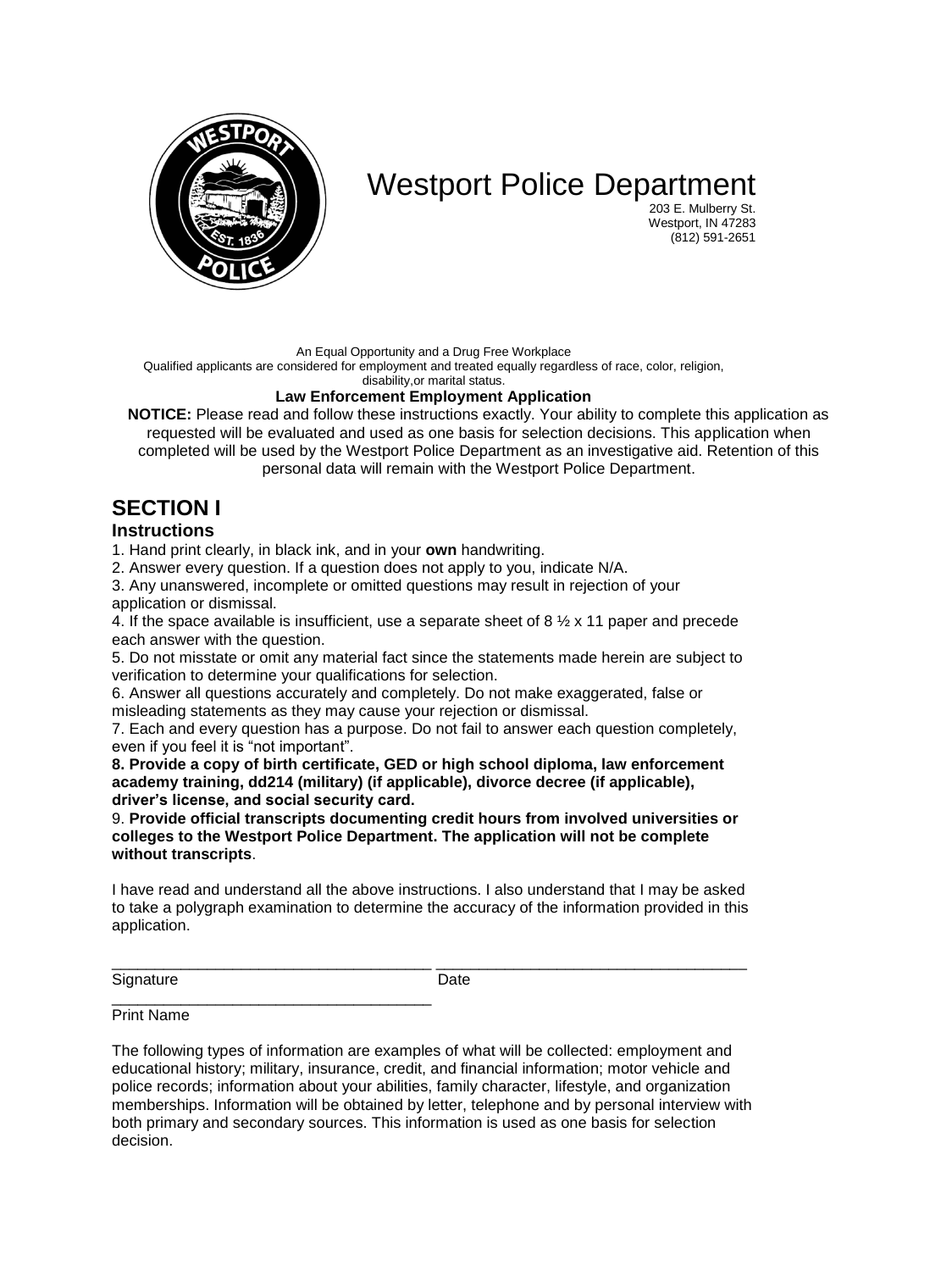Position(s) applied for: \_\_\_\_\_\_\_\_\_\_\_\_\_\_\_\_\_\_\_\_\_\_\_\_\_\_\_\_\_\_\_\_\_ Are you a certified police officer? \_\_\_\_YES \_\_\_\_NO If so, in what state? \_\_\_\_\_\_\_\_\_\_\_\_\_\_\_\_\_\_\_

# **SECTION 3**

### **Current Personal Data**

Name:

| Last                                                                                                                                                                                                                                                                                 | First          | Middle                                                                                         |               |
|--------------------------------------------------------------------------------------------------------------------------------------------------------------------------------------------------------------------------------------------------------------------------------------|----------------|------------------------------------------------------------------------------------------------|---------------|
| Social Security Number: __________                                                                                                                                                                                                                                                   |                |                                                                                                |               |
|                                                                                                                                                                                                                                                                                      |                |                                                                                                |               |
|                                                                                                                                                                                                                                                                                      | mo./day/yr.    | City/county/state/country                                                                      |               |
| Present address:                                                                                                                                                                                                                                                                     |                |                                                                                                |               |
| City                                                                                                                                                                                                                                                                                 |                | State                                                                                          | Zip code      |
| Mailing address:                                                                                                                                                                                                                                                                     |                | State                                                                                          |               |
| City                                                                                                                                                                                                                                                                                 |                |                                                                                                | Zip code      |
| Cell phone: $(\_\_\_)$                                                                                                                                                                                                                                                               |                |                                                                                                |               |
|                                                                                                                                                                                                                                                                                      |                | Height Weight Eye Color Hair Color                                                             |               |
| Scars, Tattoos, and Other Markings                                                                                                                                                                                                                                                   |                |                                                                                                |               |
|                                                                                                                                                                                                                                                                                      |                |                                                                                                |               |
| Aliases, nickname, maiden name, or other name changes:                                                                                                                                                                                                                               |                |                                                                                                |               |
|                                                                                                                                                                                                                                                                                      |                |                                                                                                |               |
| Are you legally eligible to work in the United States? _____YES _____NO<br>______YES ______NO<br>Are you a naturalized citizen of the United States? _______ YES ______ NO<br>Sworn positions only (requirement for FDLE CJST certification)<br><b>SECTION 4</b><br><b>Education</b> |                | Can you, upon employment, submit documentation verifying your right to work and your identity? |               |
| Circle highest grade completed:                                                                                                                                                                                                                                                      |                |                                                                                                |               |
| High School 9 10 11 12<br>College/University 1 2 3 4                                                                                                                                                                                                                                 |                |                                                                                                |               |
|                                                                                                                                                                                                                                                                                      |                |                                                                                                |               |
| Graduate School 1234                                                                                                                                                                                                                                                                 |                |                                                                                                |               |
| School name<br><b>High School</b>                                                                                                                                                                                                                                                    | <b>Address</b> | <b>Attendance Dates</b>                                                                        | <b>Degree</b> |
| College/University                                                                                                                                                                                                                                                                   |                |                                                                                                |               |
| Graduate                                                                                                                                                                                                                                                                             |                |                                                                                                |               |
| Other/GED                                                                                                                                                                                                                                                                            |                |                                                                                                |               |
| While in school, were you ever suspended or expelled? _____YES _____NO                                                                                                                                                                                                               |                | If YES, explain date, school and incident. (use additional sheet of paper if necessary)        |               |

\_\_\_\_\_\_\_\_\_\_\_\_\_\_\_\_\_\_\_\_\_\_\_\_\_\_\_\_\_\_\_\_\_\_\_\_\_\_\_\_\_\_\_\_\_\_\_\_\_\_\_\_\_\_\_\_\_\_\_\_\_\_\_\_\_\_\_\_\_\_\_\_\_\_\_\_\_ If you have not yet obtained a degree, please indicate the total amount of college credits you have earned.\_\_\_\_\_\_\_\_\_\_\_\_\_\_\_\_\_\_\_\_\_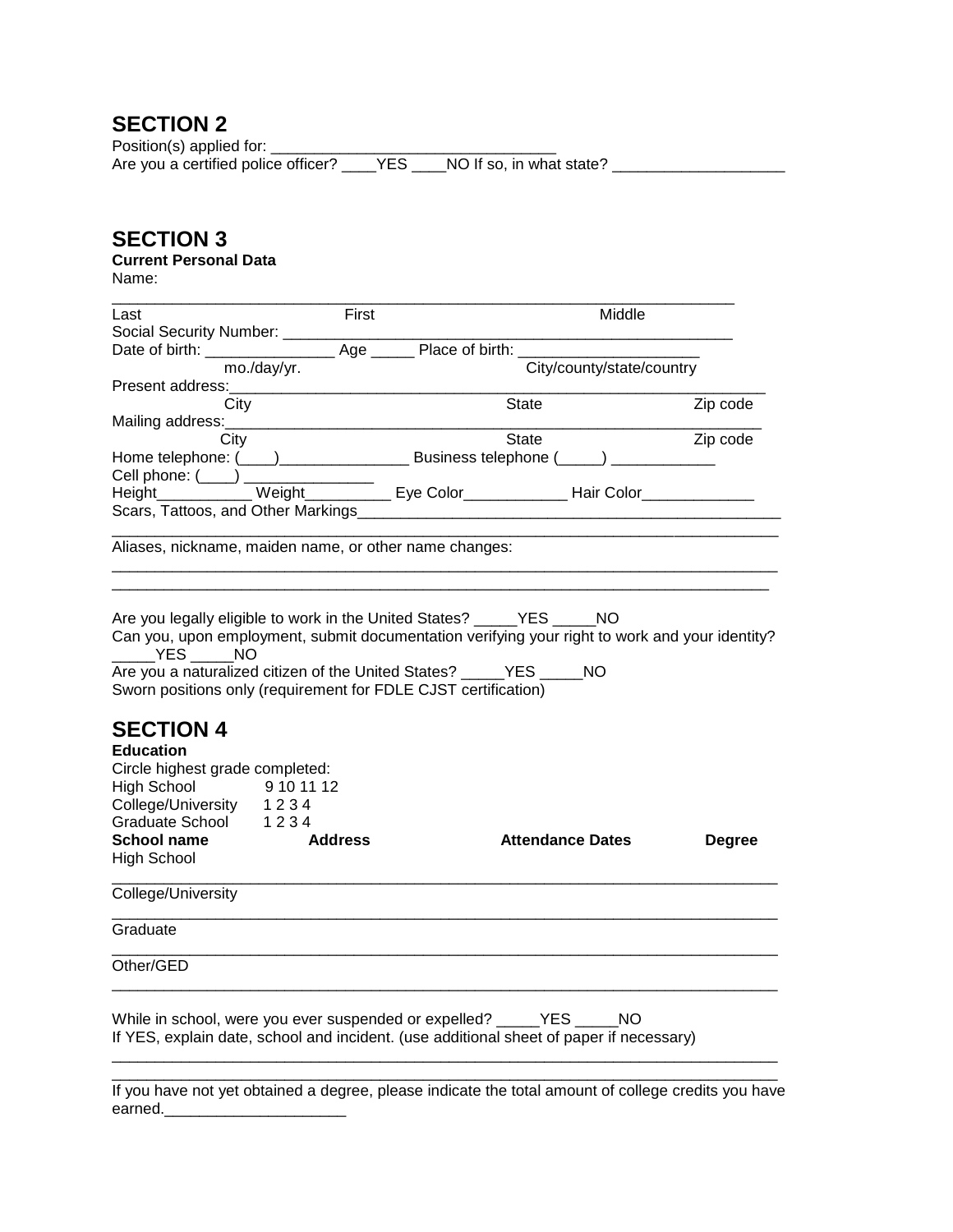| <b>Military Service</b> |  |
|-------------------------|--|
|-------------------------|--|

Have you ever served in the United States military or coast guard, including ROTC?  $YES$  \_\_\_\_\_NO (if YES, include a photocopy of DD-214)

Branch of service \_\_\_\_\_\_\_\_\_\_\_\_\_\_\_\_\_\_\_\_\_\_\_\_\_\_\_\_\_\_\_\_\_ Unit or Ship \_\_\_\_\_\_\_\_\_\_\_\_\_\_\_\_ What is your military service number and/or selective service number? \_\_\_\_\_\_\_\_\_\_\_\_\_\_\_\_\_\_\_\_\_ Highest rank held \_\_\_\_\_\_\_\_\_\_

\_\_\_\_\_\_\_\_\_\_\_\_\_\_\_\_\_\_\_\_\_\_\_\_\_\_\_\_\_\_\_\_\_\_\_\_\_\_\_\_\_\_\_\_\_\_\_\_\_\_\_\_\_\_\_\_\_\_\_\_\_\_\_\_\_\_\_\_\_\_\_\_\_\_\_\_\_

How many periods of active military service have you had? (please list all periods of service) \_\_\_\_\_\_\_\_\_\_\_\_\_\_\_\_\_\_\_\_\_\_\_\_\_\_\_\_\_\_\_\_\_\_\_\_\_\_\_\_\_\_\_\_\_\_\_\_\_\_\_\_\_\_\_\_\_\_\_\_\_\_\_\_\_\_\_\_\_\_\_\_\_\_\_\_

List all medals and decorations awarded to you as a member of the armed forces:

\_\_\_\_\_\_\_\_\_\_\_\_\_\_\_\_\_\_\_\_\_\_\_\_\_\_\_\_\_\_\_\_\_\_\_\_\_\_\_\_\_\_\_\_\_\_\_\_\_\_\_\_\_\_\_\_\_\_\_\_\_\_\_\_\_\_\_\_\_\_\_\_\_\_\_\_\_ What is the type of your discharge?

\_\_\_\_\_Honorable \_\_\_\_\_\_Dishonorable \_\_\_\_\_\_General

\_\_\_\_\_Honorable conditions \_\_\_\_\_\_ Other

If other than honorable, state the reason or circumstances:

|                                                                 |  | Are you now or were you ever on active or inactive duty of any branch of the United States reserve      |             |  |
|-----------------------------------------------------------------|--|---------------------------------------------------------------------------------------------------------|-------------|--|
| forces? ________ YES _______ NO _______ active _______ inactive |  |                                                                                                         |             |  |
|                                                                 |  |                                                                                                         | Rank i stræ |  |
|                                                                 |  | Are you now or were you ever a member of the National Guard? ______YES ______NO                         |             |  |
| State branch, unit and location of duty station                 |  |                                                                                                         |             |  |
| Rank earned Theory                                              |  |                                                                                                         |             |  |
|                                                                 |  | Were you ever court martialed or tried on charges? Were you the subject of a summary court, deck court, |             |  |
|                                                                 |  | captain's mast or company punishment, or any other disciplinary action including an Article 15 while a  |             |  |
|                                                                 |  |                                                                                                         |             |  |
|                                                                 |  | from which the action stemmed. Provide any documentation you may possess.                               |             |  |

List any disciplinary action taken against you in the National Guard or other reserve unit and the circumstances from which the action stemmed. Provide any documentation you may possess. (Attach additional sheets if necessary)

\_\_\_\_\_\_\_\_\_\_\_\_\_\_\_\_\_\_\_\_\_\_\_\_\_\_\_\_\_\_\_\_\_\_\_\_\_\_\_\_\_\_\_\_\_\_\_\_\_\_\_\_\_\_\_\_\_\_\_\_\_\_\_\_\_\_\_\_\_\_\_\_\_\_\_\_\_

\_\_\_\_\_\_\_\_\_\_\_\_\_\_\_\_\_\_\_\_\_\_\_\_\_\_\_\_\_\_\_\_\_\_\_\_\_\_\_\_\_\_\_\_\_\_\_\_\_\_\_\_\_\_\_\_\_\_\_\_\_\_\_\_\_\_\_\_\_\_\_\_\_\_\_\_\_

\_\_\_\_\_\_\_\_\_\_\_\_\_\_\_\_\_\_\_\_\_\_\_\_\_\_\_\_\_\_\_\_\_\_\_\_\_\_\_\_\_\_\_\_\_\_\_\_\_\_\_\_\_\_\_\_\_\_\_\_\_\_\_\_\_\_\_\_\_\_\_\_\_\_\_\_\_ \_\_\_\_\_\_\_\_\_\_\_\_\_\_\_\_\_\_\_\_\_\_\_\_\_\_\_\_\_\_\_\_\_\_\_\_\_\_\_\_\_\_\_\_\_\_\_\_\_\_\_\_\_\_\_\_\_\_\_\_\_\_\_\_\_\_\_\_\_\_\_\_\_\_\_\_\_

\_\_\_\_\_\_\_\_\_\_\_\_\_\_\_\_\_\_\_\_\_\_\_\_\_\_\_\_\_\_\_\_\_\_\_\_\_\_\_\_\_\_\_\_\_\_\_\_\_\_\_\_\_\_\_\_\_\_\_\_\_\_\_\_\_\_\_\_\_\_\_\_\_\_\_\_\_ \_\_\_\_\_\_\_\_\_\_\_\_\_\_\_\_\_\_\_\_\_\_\_\_\_\_\_\_\_\_\_\_\_\_\_\_\_\_\_\_\_\_\_\_\_\_\_\_\_\_\_\_\_\_\_\_\_\_\_\_\_\_\_\_\_\_\_\_\_\_\_\_\_\_\_\_\_

\_\_\_\_\_\_\_\_\_\_\_\_\_\_\_\_\_\_\_\_\_\_\_\_\_\_\_\_\_\_\_\_\_\_\_\_\_\_\_\_\_\_\_\_\_\_\_\_\_\_\_\_\_\_\_\_\_\_\_\_\_\_\_\_\_\_\_\_\_\_\_\_\_\_\_\_\_

\_\_\_\_\_\_\_\_\_\_\_\_\_\_\_\_\_\_\_\_\_\_\_\_\_\_\_\_\_\_\_\_\_\_\_\_\_\_\_\_\_\_\_\_\_\_\_\_\_\_\_\_\_\_\_\_\_\_\_\_\_\_\_\_\_\_\_\_\_\_\_\_\_\_\_\_\_ \_\_\_\_\_\_\_\_\_\_\_\_\_\_\_\_\_\_\_\_\_\_\_\_\_\_\_\_\_\_\_\_\_\_\_\_\_\_\_\_\_\_\_\_\_\_\_\_\_\_\_\_\_\_\_\_\_\_\_\_\_\_\_\_\_\_\_\_\_\_\_\_\_\_\_\_\_ \_\_\_\_\_\_\_\_\_\_\_\_\_\_\_\_\_\_\_\_\_\_\_\_\_\_\_\_\_\_\_\_\_\_\_\_\_\_\_\_\_\_\_\_\_\_\_\_\_\_\_\_\_\_\_\_\_\_\_\_\_\_\_\_\_\_\_\_\_\_\_\_\_\_\_\_\_

# **SECTION 6**

| <b>Marital information</b> |        |                                                        |         |               |                        |  |  |  |  |  |
|----------------------------|--------|--------------------------------------------------------|---------|---------------|------------------------|--|--|--|--|--|
| Status:                    | Single | Married                                                | Engaged | Separated     | Divorced               |  |  |  |  |  |
|                            |        | Information concerning marriages (list all marriages): |         |               |                        |  |  |  |  |  |
| Date married               |        | Jurisdiction                                           |         | Spouse's name | Spouse's date of birth |  |  |  |  |  |
|                            |        |                                                        |         |               |                        |  |  |  |  |  |

\_\_\_\_\_\_\_\_\_\_\_\_\_\_\_\_\_\_\_\_\_\_\_\_\_\_\_\_\_\_\_\_\_\_\_\_\_\_\_\_\_\_\_\_\_\_\_\_\_\_\_\_\_\_\_\_\_\_\_\_\_\_\_\_\_\_\_\_\_\_\_\_\_\_\_\_\_\_\_\_\_\_\_

\_\_\_\_\_\_\_\_\_\_\_\_\_\_\_\_\_\_\_\_\_\_\_\_\_\_\_\_\_\_\_\_\_\_\_\_\_\_\_\_\_\_\_\_\_\_\_\_\_\_\_\_\_\_\_\_\_\_\_\_\_\_\_\_\_\_\_\_\_\_\_\_\_\_\_\_\_\_\_\_\_\_\_ \_\_\_\_\_\_\_\_\_\_\_\_\_\_\_\_\_\_\_\_\_\_\_\_\_\_\_\_\_\_\_\_\_\_\_\_\_\_\_\_\_\_\_\_\_\_\_\_\_\_\_\_\_\_\_\_\_\_\_\_\_\_\_\_\_\_\_\_\_\_\_\_\_\_\_\_\_\_\_\_\_\_\_ \_\_\_\_\_\_\_\_\_\_\_\_\_\_\_\_\_\_\_\_\_\_\_\_\_\_\_\_\_\_\_\_\_\_\_\_\_\_\_\_\_\_\_\_\_\_\_\_\_\_\_\_\_\_\_\_\_\_\_\_\_\_\_\_\_\_\_\_\_\_\_\_\_\_\_\_\_\_\_\_\_\_\_

Name, address & telephone of spouse(s) if divorced or separated: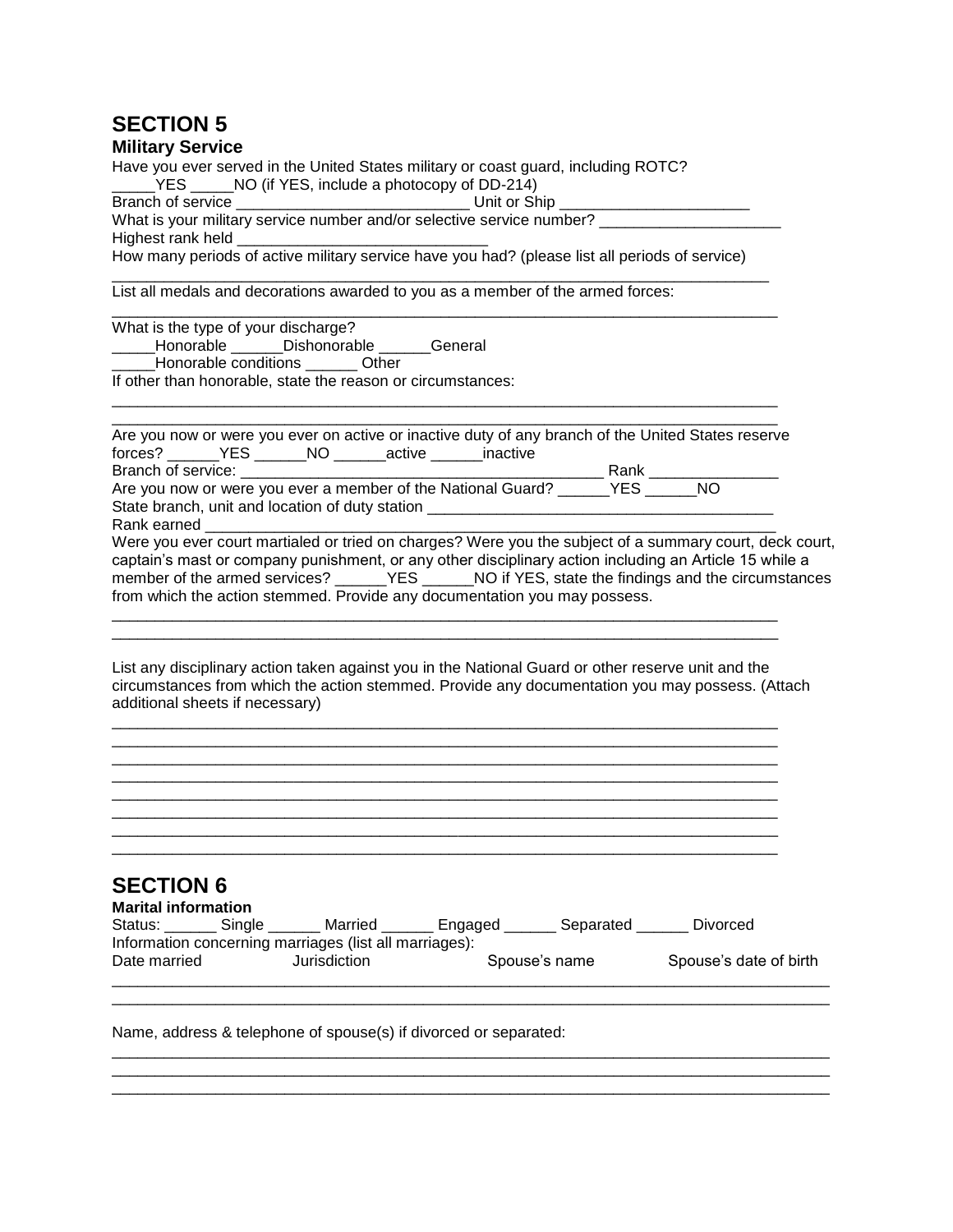If ever separated, annulled or divorced, indicate the following information: Separated, annulled or decree Date of order Where decreed by law (court & state)

| List all children by name and age born to you:<br>Child's name                                                                                                                                                                                    | Age Other parent's name Address |  |
|---------------------------------------------------------------------------------------------------------------------------------------------------------------------------------------------------------------------------------------------------|---------------------------------|--|
|                                                                                                                                                                                                                                                   |                                 |  |
| Are you now supporting children born to you, either adopted by you or stepchildren? ____YES ____NO                                                                                                                                                |                                 |  |
| Are you currently engaged or regularly involved with or residing with another person in a domestic<br>relationship (other than legal spouse)? ______YES ______NO If YES: please provide their name, date of<br>birth, and social security number. |                                 |  |
|                                                                                                                                                                                                                                                   |                                 |  |
|                                                                                                                                                                                                                                                   |                                 |  |
| <b>SECTION 7</b><br><b>Residence</b><br>Chronologically list, from the present, all previous places of residence since leaving high school:<br>Dates Address (Include City, State & Zip Code)                                                     |                                 |  |
|                                                                                                                                                                                                                                                   |                                 |  |
|                                                                                                                                                                                                                                                   |                                 |  |
| <b>SECTION 8</b><br><b>Employment History</b><br>*This section must be completed even if you attach a resume<br>Beginning with your current or most recent employer, list all full and part-time employment and account                           |                                 |  |

\_\_\_\_\_\_\_\_\_\_\_\_\_\_\_\_\_\_\_\_\_\_\_\_\_\_\_\_\_\_\_\_\_\_\_\_\_\_\_\_\_\_\_\_\_\_\_\_\_\_\_\_\_\_\_\_\_\_\_\_\_\_\_\_\_\_\_\_\_\_\_\_\_\_\_\_\_\_\_\_\_\_\_\_

Beginning with your current or most recent employer, list all full and part-time employment and account for all periods of unemployment which exceed three months. Use additional sheets if necessary. If you have been employed under other names, list with applicable employer.

| The background investigation will not be completed without contacting your present employer |  |
|---------------------------------------------------------------------------------------------|--|
| 1. Name of employer:                                                                        |  |

|                                            | Number:________________        |
|--------------------------------------------|--------------------------------|
|                                            |                                |
| Job duties & responsibilities: ___________ |                                |
|                                            |                                |
|                                            |                                |
|                                            |                                |
|                                            |                                |
|                                            |                                |
|                                            | Number:____________________    |
| Job title: ____________________            | Supervisor's name: ___________ |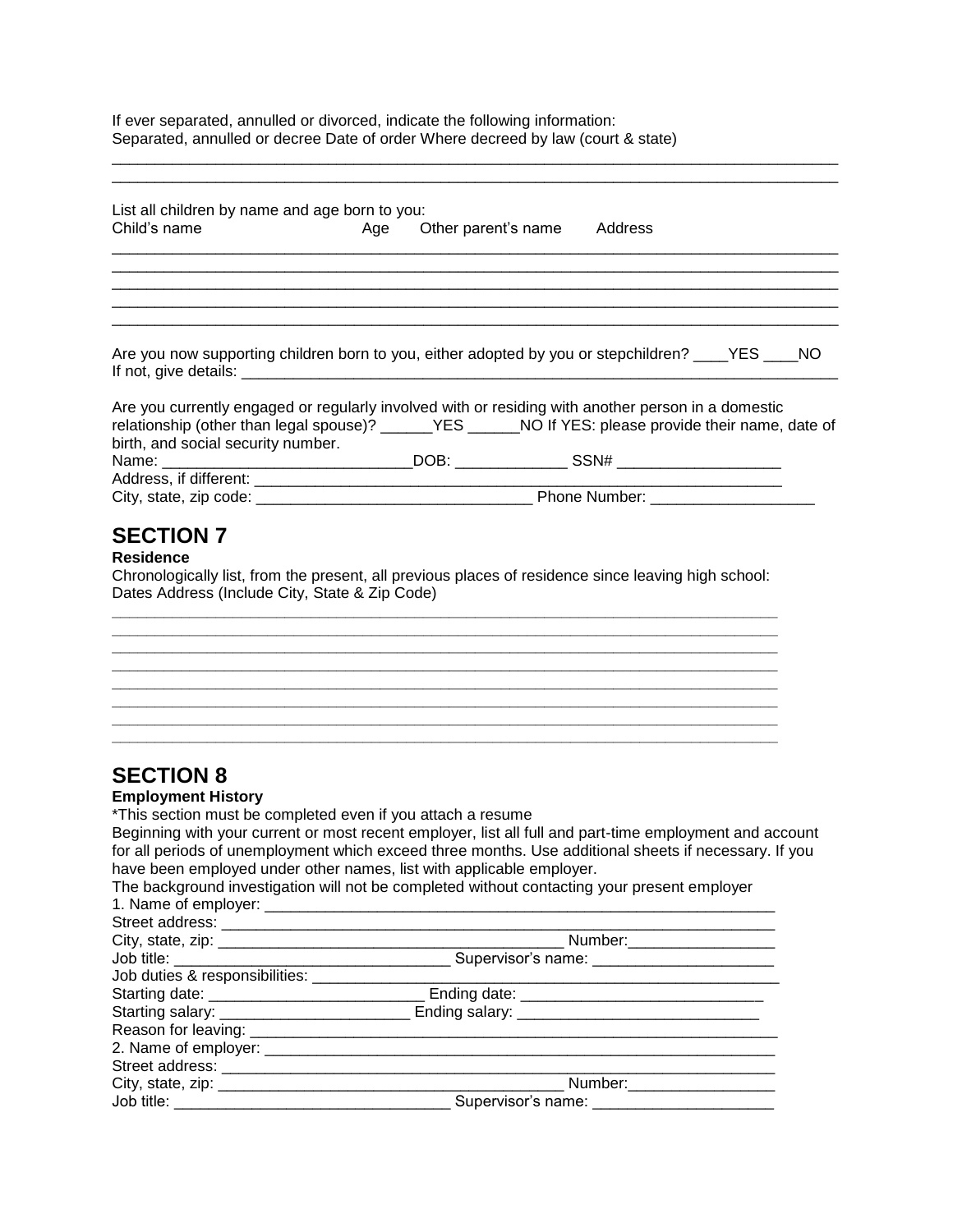| Job duties & responsibilities: _____________      |                                                                                                     |  |
|---------------------------------------------------|-----------------------------------------------------------------------------------------------------|--|
|                                                   |                                                                                                     |  |
| Starting salary: ____________________________     |                                                                                                     |  |
|                                                   |                                                                                                     |  |
|                                                   |                                                                                                     |  |
|                                                   |                                                                                                     |  |
|                                                   |                                                                                                     |  |
|                                                   |                                                                                                     |  |
| Job duties & responsibilities: ________________   |                                                                                                     |  |
|                                                   |                                                                                                     |  |
|                                                   |                                                                                                     |  |
|                                                   |                                                                                                     |  |
|                                                   |                                                                                                     |  |
|                                                   |                                                                                                     |  |
|                                                   |                                                                                                     |  |
|                                                   |                                                                                                     |  |
| Job duties & responsibilities: _______________    |                                                                                                     |  |
|                                                   |                                                                                                     |  |
|                                                   |                                                                                                     |  |
|                                                   |                                                                                                     |  |
|                                                   |                                                                                                     |  |
|                                                   |                                                                                                     |  |
|                                                   |                                                                                                     |  |
|                                                   |                                                                                                     |  |
| Job duties & responsibilities: __________________ |                                                                                                     |  |
|                                                   |                                                                                                     |  |
|                                                   | Starting date: ___________________________________ Ending date: ___________________________________ |  |
| Reason for leaving: _                             |                                                                                                     |  |

Have you ever been asked, or given the opportunity to resign from any employment position? \_\_\_\_\_\_YES \_\_\_\_\_\_NO if YES, please give details on a separate paper

Have you been counseled, reprimanded, suspended, or terminated from any employment? YES NO if YES, please give details on a separate paper

#### **For past or present law enforcement officers**:

Have you ever been the subject of an internal investigation? List jurisdiction, allegation, dates and disposition TES NO if YES, please give details on a separate paper

\_\_\_\_\_\_\_\_\_\_\_\_\_\_\_\_\_\_\_\_\_\_\_\_\_\_\_\_\_\_\_\_\_\_\_\_\_\_\_\_\_\_\_\_\_\_\_\_\_\_\_\_\_\_\_\_\_\_\_\_\_\_\_\_\_\_\_\_\_\_\_\_\_\_\_\_\_ \_\_\_\_\_\_\_\_\_\_\_\_\_\_\_\_\_\_\_\_\_\_\_\_\_\_\_\_\_\_\_\_\_\_\_\_\_\_\_\_\_\_\_\_\_\_\_\_\_\_\_\_\_\_\_\_\_\_\_\_\_\_\_\_\_\_\_\_\_\_\_\_\_\_\_\_\_

### **SECTION 9**

### **Criminal and Juvenile Record**

Have you ever been a witness, suspect, or the subject of a police investigation? YES NO If YES, explain in detail as to what offense, jurisdiction, date, outcome or results of the investigation.

|                             |                                          |             | Have you ever been arrested, indicted, convicted or pled no contest to any violation of the law, ordinance, |  |
|-----------------------------|------------------------------------------|-------------|-------------------------------------------------------------------------------------------------------------|--|
|                             | or criminal traffic violations? YES      | NO.         |                                                                                                             |  |
|                             | (including those while in the military): |             | If YES provide all pertinent details including fines, convictions, probation, jail or prison sentences      |  |
| Date of Offense Charge Name |                                          | Location Of | <b>Court Disposition/Sentence</b>                                                                           |  |

**Note:** A criminal background check and driving record check will be conducted if you are considered for employment. Information concerning convictions may not necessarily disqualify an applicant. However,

\_\_\_\_\_\_\_\_\_\_\_\_\_\_\_\_\_\_\_\_\_\_\_\_\_\_\_\_\_\_\_\_\_\_\_\_\_\_\_\_\_\_\_\_\_\_\_\_\_\_\_\_\_\_\_\_\_\_\_\_\_\_\_\_\_\_\_\_\_\_\_\_\_\_\_\_\_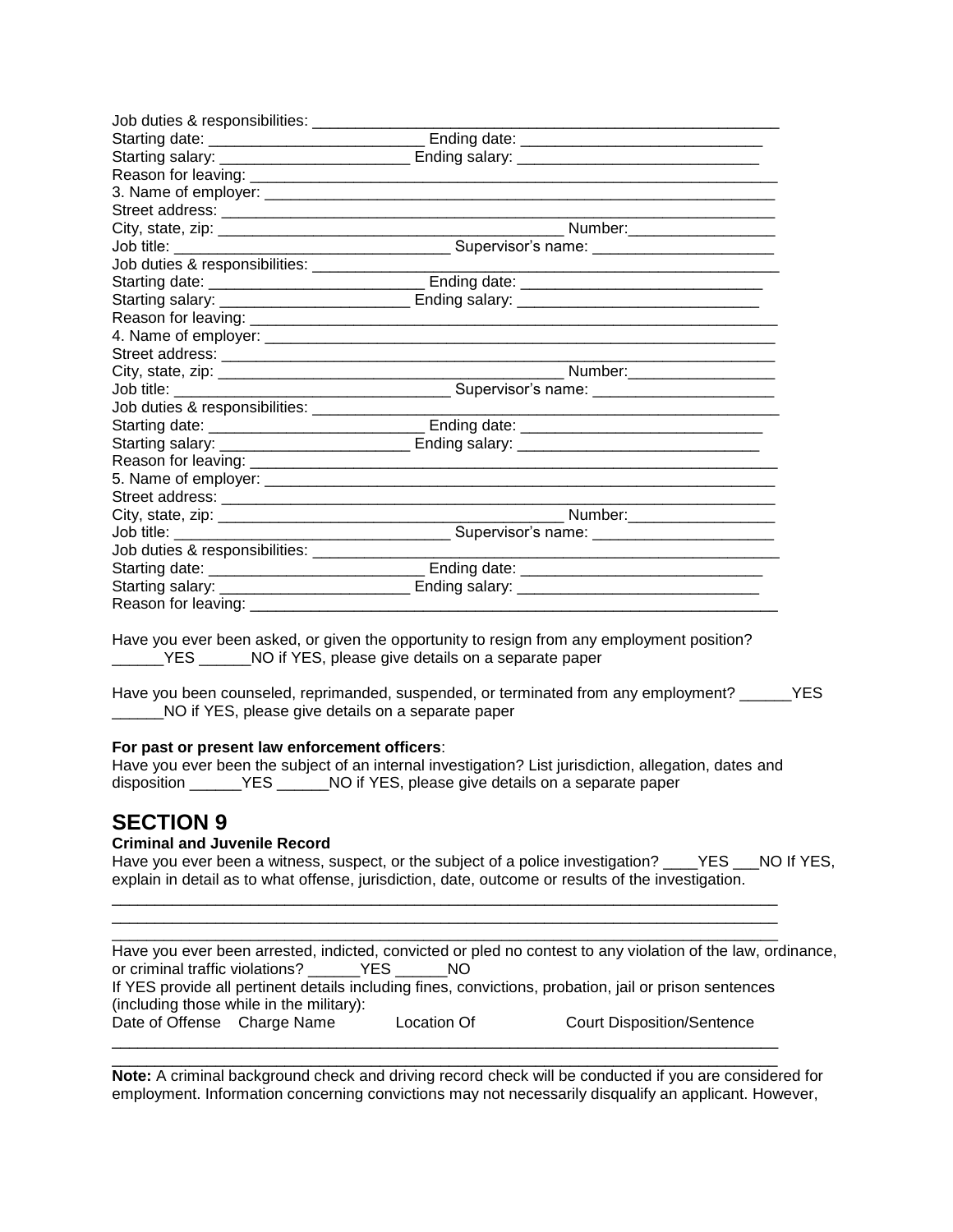any applicant who falsifies the application by failing to provide required information on convictions will, if employed, be subject to dismissal or, if not employed, be subject to disqualification. Have you ever been placed on probation for any offense **(sealed or expunged records included)** 

| Have you ever been placed on probation for any offense (sealed or expunged records included)<br>NO If YES, give details: (Use additional sheet if necessary.)<br>YES |     |                               |  |  |  |  |  |
|----------------------------------------------------------------------------------------------------------------------------------------------------------------------|-----|-------------------------------|--|--|--|--|--|
|                                                                                                                                                                      |     |                               |  |  |  |  |  |
| Have you ever committed any criminal offense?<br>additional sheet if necessary)                                                                                      | YES | NO If YES, give details: (use |  |  |  |  |  |

| Have you been fingerprinted by a law enforcement agency? _______ YES |               | NO Give details below. |
|----------------------------------------------------------------------|---------------|------------------------|
| Your answer will be checked with the FBI and other agencies.         |               |                        |
| Agency_____________________________                                  | Date          |                        |
| Purpose                                                              | Status        |                        |
| Agency                                                               | Date          |                        |
| Purpose                                                              | <b>Status</b> |                        |

\_\_\_\_\_\_\_\_\_\_\_\_\_\_\_\_\_\_\_\_\_\_\_\_\_\_\_\_\_\_\_\_\_\_\_\_\_\_\_\_\_\_\_\_\_\_\_\_\_\_\_\_\_\_\_\_\_\_\_\_\_\_\_\_\_\_\_\_\_\_\_\_\_\_\_\_\_

Have you ever applied for a position with any other police agency? \_\_\_\_\_YES \_\_\_\_\_\_NO (List all, with dates and status of application included. Use a separate sheet of paper if necessary)

\_\_\_\_\_\_\_\_\_\_\_\_\_\_\_\_\_\_\_\_\_\_\_\_\_\_\_\_\_\_\_\_\_\_\_\_\_\_\_\_\_\_\_\_\_\_\_\_\_\_\_\_\_\_\_\_\_\_\_\_\_\_\_\_\_\_\_\_\_\_\_\_\_\_\_\_

\_\_\_\_\_\_\_\_\_\_\_\_\_\_\_\_\_\_\_\_\_\_\_\_\_\_\_\_\_\_\_\_\_\_\_\_\_\_\_\_\_\_\_\_\_\_\_\_\_\_\_\_\_\_\_\_\_\_\_\_\_\_\_\_\_\_\_\_\_\_\_\_\_\_\_\_ \_\_\_\_\_\_\_\_\_\_\_\_\_\_\_\_\_\_\_\_\_\_\_\_\_\_\_\_\_\_\_\_\_\_\_\_\_\_\_\_\_\_\_\_\_\_\_\_\_\_\_\_\_\_\_\_\_\_\_\_\_\_\_\_\_\_\_\_\_\_\_\_\_\_\_\_

| Have you ever been denied employment by another law enforcement agency? ____YES ____NO (please |  |  |  |  |  |
|------------------------------------------------------------------------------------------------|--|--|--|--|--|
| explain on a separate sheet of paper.)                                                         |  |  |  |  |  |
| $\blacksquare$                                                                                 |  |  |  |  |  |

\_\_\_\_\_\_\_\_\_\_\_\_\_\_\_\_\_\_\_\_\_\_\_\_\_\_\_\_\_\_\_\_\_\_\_\_\_\_\_\_\_\_\_\_\_\_\_\_\_\_\_\_\_\_\_\_\_\_\_\_\_\_\_\_\_\_\_\_\_\_\_\_\_\_\_\_ \_\_\_\_\_\_\_\_\_\_\_\_\_\_\_\_\_\_\_\_\_\_\_\_\_\_\_\_\_\_\_\_\_\_\_\_\_\_\_\_\_\_\_\_\_\_\_\_\_\_\_\_\_\_\_\_\_\_\_\_\_\_\_\_\_\_\_\_\_\_\_\_\_\_\_\_

| Have you ever taken a polygraph? | YES. | NO Where, when and reason: |
|----------------------------------|------|----------------------------|
|                                  |      |                            |

| Have you ever been the victim of a crime? | <b>YES</b> | NO Where, when and provide details: (use |
|-------------------------------------------|------------|------------------------------------------|
| additional sheet of paper if necessary)   |            |                                          |

\_\_\_\_\_\_\_\_\_\_\_\_\_\_\_\_\_\_\_\_\_\_\_\_\_\_\_\_\_\_\_\_\_\_\_\_\_\_\_\_\_\_\_\_\_\_\_\_\_\_\_\_\_\_\_\_\_\_\_\_\_\_\_\_\_\_\_\_\_\_\_\_\_\_\_\_

\_\_\_\_\_\_\_\_\_\_\_\_\_\_\_\_\_\_\_\_\_\_\_\_\_\_\_\_\_\_\_\_\_\_\_\_\_\_\_\_\_\_\_\_\_\_\_\_\_\_\_\_\_\_\_\_\_\_\_\_\_\_\_\_\_\_\_\_\_\_\_\_\_\_\_\_ \_\_\_\_\_\_\_\_\_\_\_\_\_\_\_\_\_\_\_\_\_\_\_\_\_\_\_\_\_\_\_\_\_\_\_\_\_\_\_\_\_\_\_\_\_\_\_\_\_\_\_\_\_\_\_\_\_\_\_\_\_\_\_\_\_\_\_\_\_\_\_\_\_\_\_\_

| Was there a police investigation?                                                      | YES.<br>NO. |  |
|----------------------------------------------------------------------------------------|-------------|--|
| List all traffic citations you have received. (use an additional sheet if necessary)   |             |  |
| Location (Street, City, State) Approx. Date Nature of violation Penalty or disposition |             |  |
|                                                                                        |             |  |

| Do you presently have automobile liability insurance?<br>coverage from<br>το | NO If YES, list dates of<br>YES |
|------------------------------------------------------------------------------|---------------------------------|
| Insurance company                                                            | <b>Policy Number</b>            |
| Type of policy: __________                                                   | If not, give details:           |
|                                                                              |                                 |

\_\_\_\_\_\_\_\_\_\_\_\_\_\_\_\_\_\_\_\_\_\_\_\_\_\_\_\_\_\_\_\_\_\_\_\_\_\_\_\_\_\_\_\_\_\_\_\_\_\_\_\_\_\_\_\_\_\_\_\_\_\_\_\_\_\_\_\_\_\_\_\_\_\_\_\_\_\_\_\_\_\_\_\_ \_\_\_\_\_\_\_\_\_\_\_\_\_\_\_\_\_\_\_\_\_\_\_\_\_\_\_\_\_\_\_\_\_\_\_\_\_\_\_\_\_\_\_\_\_\_\_\_\_\_\_\_\_\_\_\_\_\_\_\_\_\_\_\_\_\_\_\_\_\_\_\_\_\_\_\_\_\_\_\_\_\_\_\_

\_\_\_\_\_\_\_\_\_\_\_\_\_\_\_\_\_\_\_\_\_\_\_\_\_\_\_\_\_\_\_\_\_\_\_\_\_\_\_\_\_\_\_\_\_\_\_\_\_\_\_\_\_\_\_\_\_\_\_\_\_\_\_\_\_\_\_\_\_\_\_\_\_\_\_\_\_\_\_\_\_\_\_\_ \_\_\_\_\_\_\_\_\_\_\_\_\_\_\_\_\_\_\_\_\_\_\_\_\_\_\_\_\_\_\_\_\_\_\_\_\_\_\_\_\_\_\_\_\_\_\_\_\_\_\_\_\_\_\_\_\_\_\_\_\_\_\_\_\_\_\_\_\_\_\_\_\_\_\_\_\_\_\_\_\_\_\_\_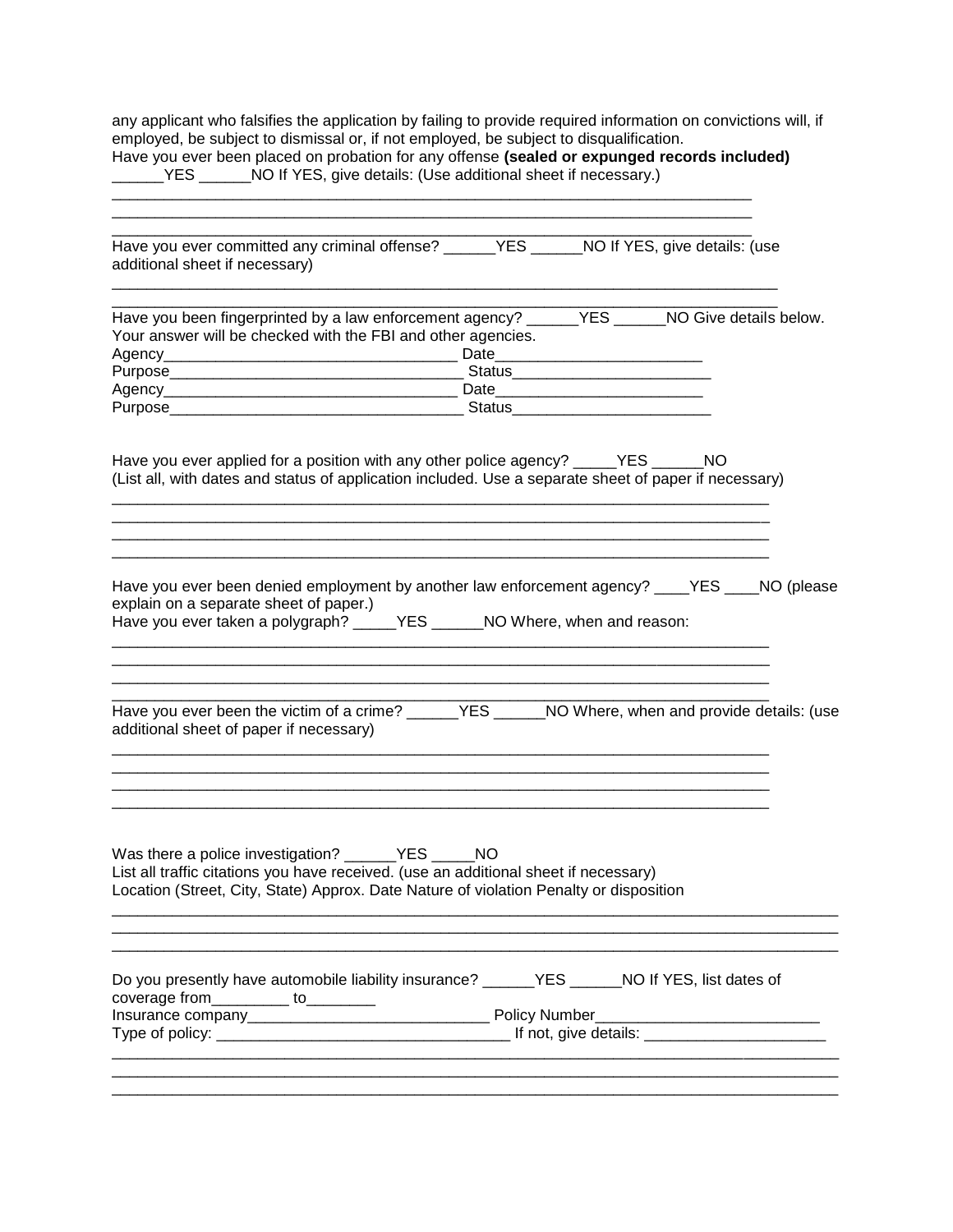### **Controlled Substance Use**

Have you ever illegally possessed, used, or sold drugs including marijuana?

\_\_\_\_\_\_YES \_\_\_\_\_\_NO If YES, give specific details and dates (use additional sheet of paper if necessary) examples and the set of  $\sim$ 

Have you possessed, injected, inhaled, swallowed, or ingested by any other means, any illegal drugs without legal authorization? \_\_\_\_\_\_YES \_\_\_\_\_\_NO If YES, give details: (use additional sheet of paper if necessary)\_\_\_\_\_\_\_\_\_\_\_\_\_\_\_\_\_\_\_\_\_

\_\_\_\_\_\_\_\_\_\_\_\_\_\_\_\_\_\_\_\_\_\_\_\_\_\_\_\_\_\_\_\_\_\_\_\_\_\_\_\_\_\_\_\_\_\_\_\_\_\_\_\_\_\_\_\_\_\_\_\_\_\_\_\_\_\_\_\_\_\_\_\_\_\_\_\_\_\_\_\_\_ \_\_\_\_\_\_\_\_\_\_\_\_\_\_\_\_\_\_\_\_\_\_\_\_\_\_\_\_\_\_\_\_\_\_\_\_\_\_\_\_\_\_\_\_\_\_\_\_\_\_\_\_\_\_\_\_\_\_\_\_\_\_\_\_\_\_\_\_\_\_\_\_\_\_\_\_\_\_\_\_\_

\_\_\_\_\_\_\_\_\_\_\_\_\_\_\_\_\_\_\_\_\_\_\_\_\_\_\_\_\_\_\_\_\_\_\_\_\_\_\_\_\_\_\_\_\_\_\_\_\_\_\_\_\_\_\_\_\_\_\_\_\_\_\_\_\_\_\_\_\_\_\_\_\_\_\_\_\_\_\_\_ \_\_\_\_\_\_\_\_\_\_\_\_\_\_\_\_\_\_\_\_\_\_\_\_\_\_\_\_\_\_\_\_\_\_\_\_\_\_\_\_\_\_\_\_\_\_\_\_\_\_\_\_\_\_\_\_\_\_\_\_\_\_\_\_\_\_\_\_\_\_\_\_\_\_\_\_\_\_\_\_

# **SECTION 12**

### **Organizations**

Past and/or present membership in organizations: use additional sheet if necessary. Name, address, & phone Type (fraternal, Membership Office or position social, professional) dates \_\_\_\_\_\_\_\_\_\_\_\_\_\_\_\_\_\_\_\_\_\_\_\_\_\_\_\_\_\_\_\_\_\_\_\_\_\_\_\_\_\_\_\_\_\_\_\_\_\_\_\_\_\_\_\_\_\_\_\_\_\_\_\_\_\_\_\_\_\_\_\_\_\_\_\_\_\_\_\_\_\_\_\_

#### \_\_\_\_\_\_\_\_\_\_\_\_\_\_\_\_\_\_\_\_\_\_\_\_\_\_\_\_\_\_\_\_\_\_\_\_\_\_\_\_\_\_\_\_\_\_\_\_\_\_\_\_\_\_\_\_\_\_\_\_\_\_\_\_\_\_\_\_\_\_\_\_\_\_\_\_\_\_\_\_\_\_\_\_ **Subversive organizations:**

1. Are you now or have you ever been a member of the Communist Party U.S.A or any communist organization anywhere? \_\_\_\_\_\_YES \_\_\_\_\_\_NO

\_\_\_\_\_\_\_\_\_\_\_\_\_\_\_\_\_\_\_\_\_\_\_\_\_\_\_\_\_\_\_\_\_\_\_\_\_\_\_\_\_\_\_\_\_\_\_\_\_\_\_\_\_\_\_\_\_\_\_\_\_\_\_\_\_\_\_\_\_\_\_\_\_\_\_\_\_\_\_\_\_\_\_\_

2. Are you now or have you ever been a member of a fascist organization? \_\_\_\_\_YES \_\_\_\_\_\_NO

3. Are you now or have you ever been a member of any organization, association, movement, group or combination of persons which advocates the overthrow of our government, or which has adopted the policy of advocating or approving the commission of acts of terror or violence to deny other persons their rights under the Constitution of the United States or which seeks to alter the form of government of the United States by violent or illegal means? \_\_\_\_\_\_YES \_\_\_\_\_\_NO

4. Are you now or have you ever been affiliated or associated with any organization of the type described above, as an agent, official or employee? \_\_\_\_\_\_YES \_\_\_\_\_\_NO

5. Have you ever been engaged in any of the following activities or organizations of the type described above: contributions to, or attendance of said organizations or of any projects sponsored by them; the sale, gift, or distribution of any written, printed, or other matter prepared, reproduced, or published by them or any of their agents or instrumentalities? \_\_\_\_\_\_YES \_\_\_\_\_\_NO

If you have answered "YES" to any of the questions above, describe the circumstances. Attach additional sheets for a full detailed statement. If associated with any of these organizations, specify nature and extent of association with each including office or position held. Also include dates, places and credentials now or formerly held. If associations have been with individuals who are members of these organizations, then list the individuals and the organizations with which they were or are affiliated.

# **SECTION 13**

### **Foreign Languages**

List any and all foreign languages you know, and your level of competency with the language

Language: \_\_\_\_\_\_\_\_\_\_\_\_\_\_\_\_\_\_\_\_\_\_\_\_\_\_\_\_\_\_\_\_ Circle your fluency below: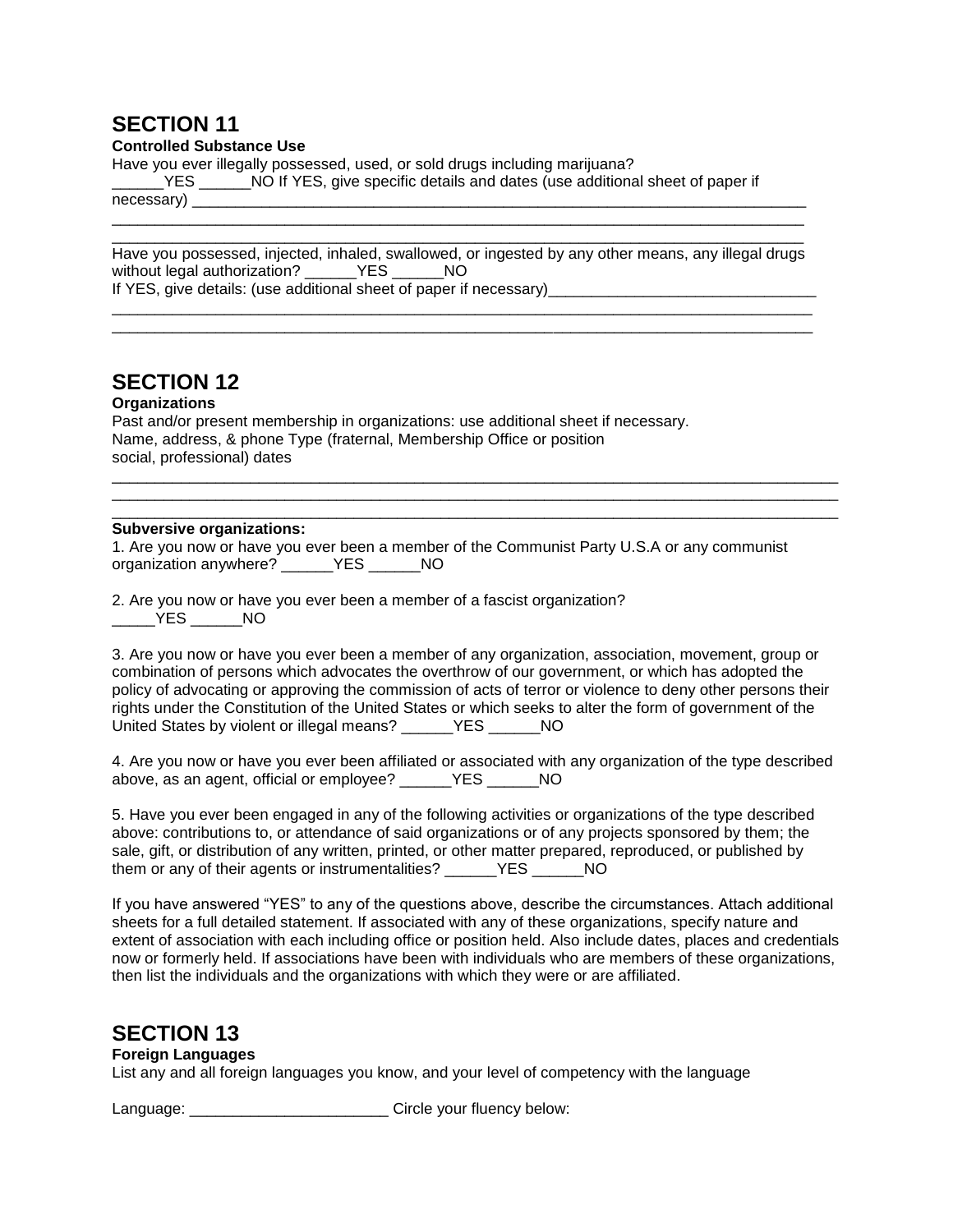| <b>Speaking</b> | <b>Excellent Good Fair</b>               |
|-----------------|------------------------------------------|
| <b>Reading</b>  | <b>Excellent Good Fair</b>               |
| Writing         | <b>Excellent Good Fair</b>               |
|                 | <b>Understanding Excellent Good Fair</b> |

| Language:       |                                          | Circle your fluency below: |
|-----------------|------------------------------------------|----------------------------|
| <b>Speaking</b> | <b>Excellent Good Fair</b>               |                            |
| Reading         | <b>Excellent Good Fair</b>               |                            |
| Writing         | <b>Excellent Good Fair</b>               |                            |
|                 | <b>Understanding Excellent Good Fair</b> |                            |
|                 |                                          |                            |

| Language:       |                                          | Circle your fluency below: |
|-----------------|------------------------------------------|----------------------------|
| <b>Speaking</b> | <b>Excellent Good Fair</b>               |                            |
| Reading         | <b>Excellent Good Fair</b>               |                            |
| Writing         | <b>Excellent Good Fair</b>               |                            |
|                 | <b>Understanding Excellent Good Fair</b> |                            |

### **Additional Information**

| Are you related to anyone presently employed by Wesport Police Department? ______YES | NO. |
|--------------------------------------------------------------------------------------|-----|
| If YES, give name and relationship:                                                  |     |

\_\_\_\_\_\_\_\_\_\_\_\_\_\_\_\_\_\_\_\_\_\_\_\_\_\_\_\_\_\_\_\_\_\_\_\_\_\_\_\_\_\_\_\_\_\_\_\_\_\_\_\_\_\_\_\_\_\_\_\_\_\_\_\_\_\_\_\_\_\_\_\_\_\_\_\_\_\_\_

| Have you ever been employed by Westport Police Department? THES<br>NO.                                |  |
|-------------------------------------------------------------------------------------------------------|--|
| If YES, complete the following:                                                                       |  |
| Dates previously employed: _______________________                                                    |  |
|                                                                                                       |  |
|                                                                                                       |  |
| List any licenses, certificates, or additional skills you have that may be helpful in doing this job: |  |

\_\_\_\_\_\_\_\_\_\_\_\_\_\_\_\_\_\_\_\_\_\_\_\_\_\_\_\_\_\_\_\_\_\_\_\_\_\_\_\_\_\_\_\_\_\_\_\_\_\_\_\_\_\_\_\_\_\_\_\_\_\_\_\_\_\_\_\_\_\_\_\_\_\_\_\_\_\_\_\_\_\_\_\_

\_\_\_\_\_\_\_\_\_\_\_\_\_\_\_\_\_\_\_\_\_\_\_\_\_\_\_\_\_\_\_\_\_\_\_\_\_\_\_\_\_\_\_\_\_\_\_\_\_\_\_\_\_\_\_\_\_\_\_\_\_\_\_\_\_\_\_\_\_\_\_\_\_\_\_\_\_\_\_\_\_\_\_\_ \_\_\_\_\_\_\_\_\_\_\_\_\_\_\_\_\_\_\_\_\_\_\_\_\_\_\_\_\_\_\_\_\_\_\_\_\_\_\_\_\_\_\_\_\_\_\_\_\_\_\_\_\_\_\_\_\_\_\_\_\_\_\_\_\_\_\_\_\_\_\_\_\_\_\_\_\_\_\_\_\_\_\_\_

Describe any special equipment or machinery you can operate:

List any professional, technical, or trade association in which you are a member:

\_\_\_\_\_\_\_\_\_\_\_\_\_\_\_\_\_\_\_\_\_\_\_\_\_\_\_\_\_\_\_\_\_\_\_\_\_\_\_\_\_\_\_\_\_\_\_\_\_\_\_\_\_\_\_\_\_\_\_\_\_\_\_\_\_\_\_\_\_\_\_\_\_\_\_\_\_\_\_\_\_\_\_\_ Are there any incidents in your life or facts not mentioned herein which may reflect positively or negatively upon your suitability for employment? (Use an additional sheet of paper if necessary) \_\_\_\_\_\_\_\_\_\_\_\_\_\_\_\_\_\_\_\_\_\_\_\_\_\_\_\_\_\_\_\_\_\_\_\_\_\_\_\_\_\_\_\_\_\_\_\_\_\_\_\_\_\_\_\_\_\_\_\_\_\_\_\_\_\_\_\_\_\_\_\_\_\_\_\_\_\_\_\_\_\_\_\_

\_\_\_\_\_\_\_\_\_\_\_\_\_\_\_\_\_\_\_\_\_\_\_\_\_\_\_\_\_\_\_\_\_\_\_\_\_\_\_\_\_\_\_\_\_\_\_\_\_\_\_\_\_\_\_\_\_\_\_\_\_\_\_\_\_\_\_\_\_\_\_\_\_\_\_\_\_\_\_\_\_\_\_

\_\_\_\_\_\_\_\_\_\_\_\_\_\_\_\_\_\_\_\_\_\_\_\_\_\_\_\_\_\_\_\_\_\_\_\_\_\_\_\_\_\_\_\_\_\_\_\_\_\_\_\_\_\_\_\_\_\_\_\_\_\_\_\_\_\_\_\_\_\_\_\_\_\_\_\_\_\_\_\_\_\_\_\_ \_\_\_\_\_\_\_\_\_\_\_\_\_\_\_\_\_\_\_\_\_\_\_\_\_\_\_\_\_\_\_\_\_\_\_\_\_\_\_\_\_\_\_\_\_\_\_\_\_\_\_\_\_\_\_\_\_\_\_\_\_\_\_\_\_\_\_\_\_\_\_\_\_\_\_\_\_\_\_\_\_\_\_\_ \_\_\_\_\_\_\_\_\_\_\_\_\_\_\_\_\_\_\_\_\_\_\_\_\_\_\_\_\_\_\_\_\_\_\_\_\_\_\_\_\_\_\_\_\_\_\_\_\_\_\_\_\_\_\_\_\_\_\_\_\_\_\_\_\_\_\_\_\_\_\_\_\_\_\_\_\_\_\_\_\_\_\_\_

\_\_\_\_\_\_\_\_\_\_\_\_\_\_\_\_\_\_\_\_\_\_\_\_\_\_\_\_\_\_\_\_\_\_\_\_\_\_\_\_\_\_\_\_\_\_\_\_\_\_\_\_\_\_\_\_\_\_\_\_\_\_\_\_\_\_\_\_\_\_\_\_\_\_\_\_\_\_\_\_\_\_\_\_

Remarks or any comments you think are important: (use additional sheet of paper if necessary)

| <b>SECTION 15</b>                       |                                    |  |
|-----------------------------------------|------------------------------------|--|
| <b>Emergency Contacts</b>               |                                    |  |
|                                         |                                    |  |
|                                         |                                    |  |
|                                         |                                    |  |
|                                         |                                    |  |
| Address: ___________________            |                                    |  |
| Home telephone: _______________________ | Business telephone: ______________ |  |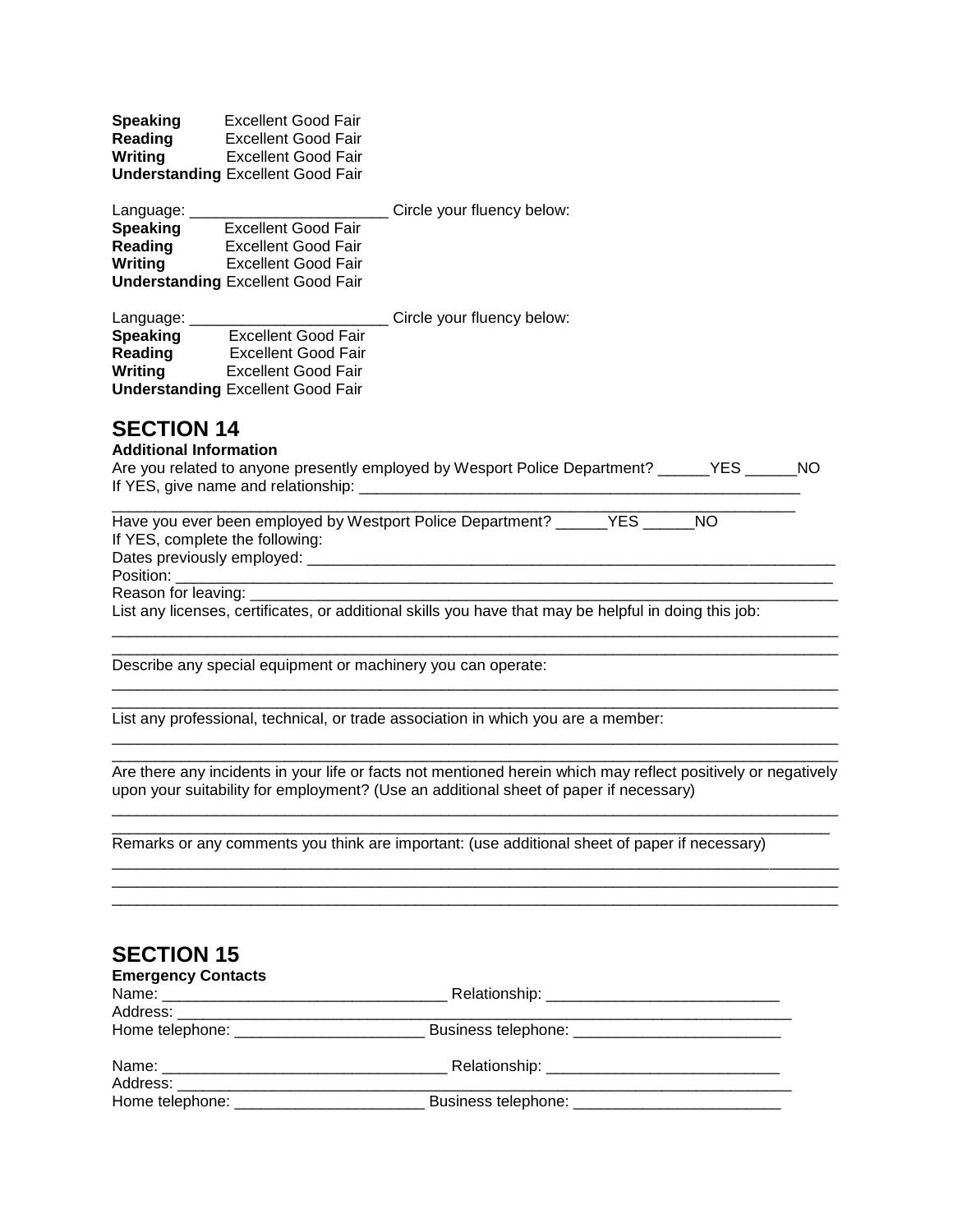| Name:           | Relationship:       |
|-----------------|---------------------|
| Address:        |                     |
| Home telephone: | Business telephone: |

### **References**

| List three (3) personal or professional references (NO relatives or employers). |         |           |             |  |
|---------------------------------------------------------------------------------|---------|-----------|-------------|--|
| Name                                                                            | Address | Telephone | Years Known |  |
|                                                                                 |         |           |             |  |

\_\_\_\_\_\_\_\_\_\_\_\_\_\_\_\_\_\_\_\_\_\_\_\_\_\_\_\_\_\_\_\_\_\_\_\_\_\_\_\_\_\_\_\_\_\_\_\_\_\_\_\_\_\_\_\_\_\_\_\_\_\_\_\_\_\_\_\_\_\_\_\_\_\_\_\_\_\_\_\_\_\_\_\_ \_\_\_\_\_\_\_\_\_\_\_\_\_\_\_\_\_\_\_\_\_\_\_\_\_\_\_\_\_\_\_\_\_\_\_\_\_\_\_\_\_\_\_\_\_\_\_\_\_\_\_\_\_\_\_\_\_\_\_\_\_\_\_\_\_\_\_\_\_\_\_\_\_\_\_\_\_\_\_\_\_\_\_\_ \_\_\_\_\_\_\_\_\_\_\_\_\_\_\_\_\_\_\_\_\_\_\_\_\_\_\_\_\_\_\_\_\_\_\_\_\_\_\_\_\_\_\_\_\_\_\_\_\_\_\_\_\_\_\_\_\_\_\_\_\_\_\_\_\_\_\_\_\_\_\_\_\_\_\_\_\_\_\_\_\_\_\_\_ \_\_\_\_\_\_\_\_\_\_\_\_\_\_\_\_\_\_\_\_\_\_\_\_\_\_\_\_\_\_\_\_\_\_\_\_\_\_\_\_\_\_\_\_\_\_\_\_\_\_\_\_\_\_\_\_\_\_\_\_\_\_\_\_\_\_\_\_\_\_\_\_\_\_\_\_\_\_\_\_\_\_\_\_

\_\_\_\_\_\_\_\_\_\_\_\_\_\_\_\_\_\_\_\_\_\_\_\_\_\_\_\_\_\_\_\_\_\_\_\_\_\_\_\_\_\_\_\_\_\_\_\_\_\_\_\_\_\_\_\_\_\_\_\_\_\_\_\_\_\_\_\_\_\_\_\_\_\_\_\_\_\_\_\_\_\_\_\_ The Westport Police Department is an equal opportunity employer and a drug free workplace.

# **Certification**

**The following is to be executed prior to submission. This section must be signed and notarized. Please read carefully.** 

I certify that there are NO misrepresentations, omissions or falsifications in the statements and answers on this application and that all the foregoing entries made by me are true, complete and correct to the best of my knowledge and belief.

I hereby authorize the Westport Police Department to verify all information contained herein including credit and financial information, and I release all past employers and all references from any and all liability for the release of information to the Westport Police Department.

I understand that all job offers from the Westport Police Department may be conditioned on successful completion of a health questionnaire and medical examination by a town appointed physician/facility and psychological evaluation to determine my ability to perform any job offered. The examination may include an alcohol/drug screen for which I give consent and agree to give specimen of my blood and/or urine to any medical facility designated by the Westport Police Department for this purpose.

I also understand that in accordance with Indiana statutes, employment with the Westport Police Department is "at-will" and as such, may be terminated without cause and without notice by either party at any time.

#### **I further understand and agree in advance that I may be summarily discharged or any employment offer may be withdrawn if any of the information provided by me contains any misrepresentations or falsifications or if any material information has been omitted regardless of when this information becomes known to the Westport Police Department.**

I hereby swear or affirm that there are NO misrepresentations or omissions in or falsifications of the above statements and answers to questions. I am aware that should investigation disclose such misrepresentation, falsifications or omissions, my application will be rejected and I will be disqualified from present processing, or if after my acceptance for employment, subsequent investigation should disclose misrepresentations, falsifications or omissions, it will be just cause for immediate dismissal from employment with the Westport Police Department.

| Signature of Applicant             | Date | Printed Name of Applicant                        |
|------------------------------------|------|--------------------------------------------------|
| <b>Affidavit</b>                   |      |                                                  |
| Subscribed and sworn to me this    |      | . day of ___________________________, 20_        |
| By                                 |      | _, who is personally known to me or produced the |
| following identification: ________ |      |                                                  |
|                                    |      |                                                  |

| Signature of notary public    |  |
|-------------------------------|--|
| Notary public seal of office: |  |

Printed name of notary public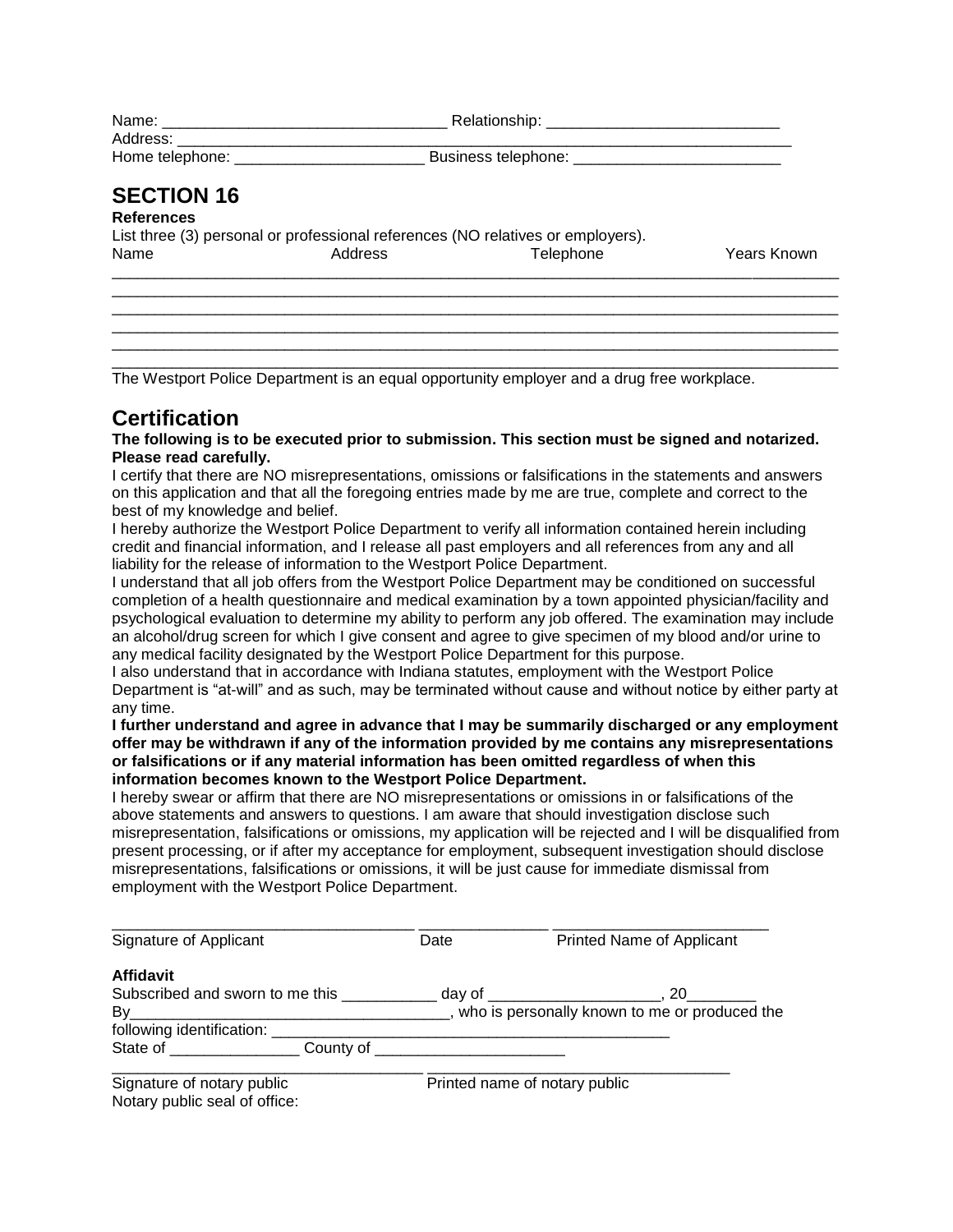# **Authorization to Release Information**

I hereby authorize any police officer or authorized representative of the Westport Police Department bearing this release, or copy thereof, to obtain from any agency of the government of the United States, and/or any other agency, person, firm or corporation holding records concerning me that are considered confidential, any and all information requested that involves me in any way, upon request. Included in this grant of authority is my permission to former employers and other persons acquainted with me or in my possession of information concerning me to supply such information to the Westport Police Department. This further includes the furnishing of copies of pertinent documents about my background as required. Such records may pertain to my employment records or educational records including but not limited to achievement, attendance, personal history, and disciplinary records, medical records, reasons for termination of employment, reason for discharge from military service, job performance, complete history of injuries suffered, including any disability remaining, criminal history and other personal information which may not otherwise be obtained without any prior agreement. I hereby direct you to release such information upon request of the bearer. This release is executed with full knowledge and understanding that the information provided is for the official use of the Westport Police Department. I further understand that any information which may be obtained about me from whatever source will be obtained upon an assurance of confidentiality by the Westport Police Department and form a part of the complete background investigation file, to which I will not have access at any time.

I hereby release you as the custodian of such records and as an employer, educational institution, physician, hospital or other repository of medical records, or credit reporting agency, or any other agency or entity, and including all of your officers, employees, to related personnel, both individually and collectively, from

Any and all liability for damages of whatever kind which may at any time to me, my heirs, family, or associates arising out of compliance with this authorization any request to release information, or any attempt to comply with it.

| Signature of Applicant                   | Date   | Printed Name of Applicant                                                                                                 |
|------------------------------------------|--------|---------------------------------------------------------------------------------------------------------------------------|
| <b>Affidavit</b>                         |        |                                                                                                                           |
| Subscribed and sworn to me this          | day of | 20<br><u> 1980 - John Harry Harry Harry Harry Harry Harry Harry Harry Harry Harry Harry Harry Harry Harry Harry Harry</u> |
| By                                       |        | _, who is personally known to me or produced the                                                                          |
| following identification:                |        |                                                                                                                           |
| State of <b>State State</b><br>County of |        |                                                                                                                           |

Signature of notary public Printed name of notary public Notary public seal of office: